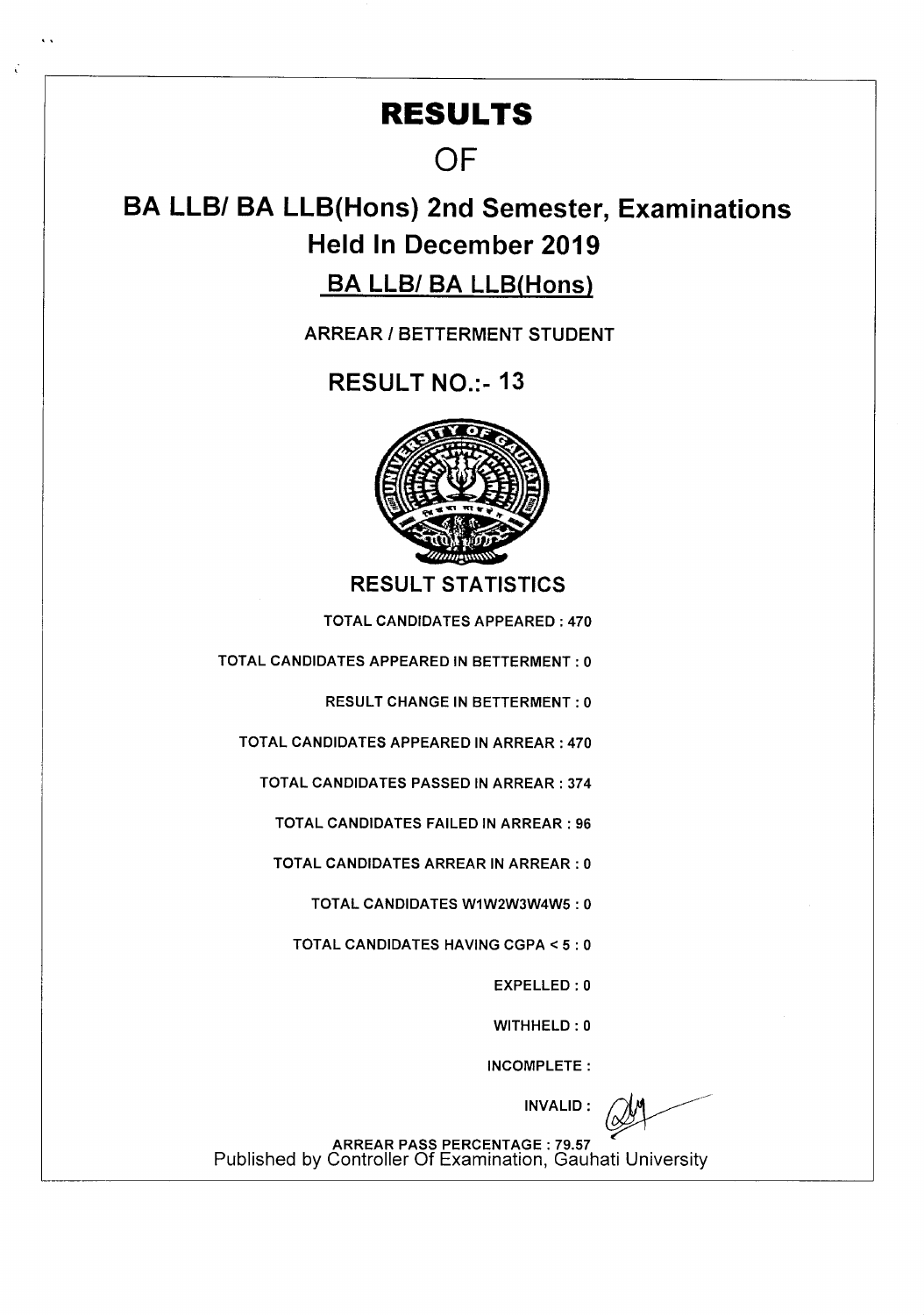### Page: 2

 $\cdot$ 

š,

#### EXAMINATION HELD IN December 2019

List of Successful Candidates (In order **of Roll No.)** 

### BA LLB/ BA LLB(Hons)

|                  | <b>TOTAL CANDIDATES APPEARED IN ARREAR: 73</b><br>TOTAL CANDIDATES ARREAR IN ARREAR: 0 | <b>TOTAL CANDIDATE: 73</b><br>FAIL: 15 |                 | APPEARED IN BETTERMENT: 0<br><b>RESULT CHANGE IN BETTERMENT: 0</b><br><b>TOTAL CANDIDATES PASSED IN ARREAR : 58</b> |                 |
|------------------|----------------------------------------------------------------------------------------|----------------------------------------|-----------------|---------------------------------------------------------------------------------------------------------------------|-----------------|
|                  |                                                                                        | EXPELLED: 0<br>: 0                     |                 |                                                                                                                     | WITHHELD: $0$   |
| Pass Roll Nos.:- |                                                                                        |                                        |                 |                                                                                                                     |                 |
| IL-181-090-0001  | IL-181-090-0004                                                                        | IL-181-090-0008                        | IL-181-090-0010 | IL-181-090-0012                                                                                                     | IL-181-090-0013 |
| IL-181-090-0014  | IL-181-090-0017                                                                        | IL-181-090-0025                        | IL-181-090-0028 | IL-181-090-0030                                                                                                     | IL-181-090-0032 |
| IL-181-090-0034  | IL-181-090-0036                                                                        | IL-181-090-0038                        | IL-181-090-0040 | IL-181-090-0044                                                                                                     | IL-181-090-0048 |
| IL-181-090-0049  | IL-181-090-0050                                                                        | IL-181-090-0053                        | IL-181-090-0062 | IL-181-090-0068                                                                                                     | IL-181-090-0072 |
| IL-181-090-0076  | IL-181-090-0077                                                                        | IL-181-090-0079                        | IL-181-090-0081 | IL-181-090-0082                                                                                                     | IL-181-090-0084 |
| IL-181-090-0085  | IL-181-090-0086                                                                        | IL-181-090-0087                        | IL-181-090-0089 | IL-181-090-0091                                                                                                     | IL-181-090-0092 |
| IL-181-090-0093  | IL-181-090-0096                                                                        | IL-181-090-0098                        | IL-181-090-0101 | IL-181-090-0104                                                                                                     | IL1710900002    |
| IL1710900012     | IL1710900017                                                                           | IL1710900025                           | IL1710900030    | IL1710900037                                                                                                        | IL1710900051    |
| IL1710900052     | IL1710900054                                                                           | IL1710900056                           | IL1710900058    | IL1710900061                                                                                                        | IL1710900066    |
| IL1710900078     | IL1710900082                                                                           | IL1710900093                           | IL1710900095    |                                                                                                                     |                 |

Withheld Roll Nos.:- NILL

## College:- 093 - BARPETA LAW COLLEGE

|                  |                                                                                                                                                 |                            | -SUMMARY        |                                        |                 |  |
|------------------|-------------------------------------------------------------------------------------------------------------------------------------------------|----------------------------|-----------------|----------------------------------------|-----------------|--|
|                  |                                                                                                                                                 | <b>TOTAL CANDIDATE: 55</b> |                 | APPEARED IN BETTERMENT: 0              |                 |  |
|                  |                                                                                                                                                 | FAIL: 17                   |                 | <b>RESULT CHANGE IN BETTERMENT : 0</b> |                 |  |
|                  | <b>TOTAL CANDIDATES PASSED IN ARREAR : 38</b><br><b>TOTAL CANDIDATES APPEARED IN ARREAR: 55</b><br><b>TOTAL CANDIDATES ARREAR IN ARREAR : 0</b> |                            |                 |                                        |                 |  |
|                  |                                                                                                                                                 | EXPELLED: 0                |                 |                                        | WITHHELD $: 0$  |  |
|                  |                                                                                                                                                 | : 0                        |                 |                                        |                 |  |
| Pass Roll Nos.:- |                                                                                                                                                 |                            |                 |                                        |                 |  |
| IL-181-093-0003  | IL-181-093-0014                                                                                                                                 | IL-181-093-0015            | IL-181-093-0017 | IL-181-093-0021                        | IL-181-093-0022 |  |
| IL-181-093-0028  | IL-181-093-0033                                                                                                                                 | IL-181-093-0036            | IL-181-093-0038 | IL-181-093-0039                        | IL-181-093-0040 |  |
| IL-181-093-0041  | IL-181-093-0044                                                                                                                                 | IL-181-093-0046            | IL-181-093-0048 | IL-181-093-0049                        | IL-181-093-0050 |  |
| IL-181-093-0052  | IL-181-093-0053                                                                                                                                 | IL-181-093-0054            | IL-181-093-0055 | IL-181-093-0056                        | IL1710930007    |  |
| IL1710930011     | IL1710930012                                                                                                                                    | IL1710930017               | IL1710930018    | IL1710930019                           | IL1710930020    |  |
| IL1710930021     | IL1710930022                                                                                                                                    | IL1710930024               | IL1710930031    | IL1710930032                           | IL1720930001    |  |
| IL1720930003     | IL1720930004                                                                                                                                    |                            |                 |                                        |                 |  |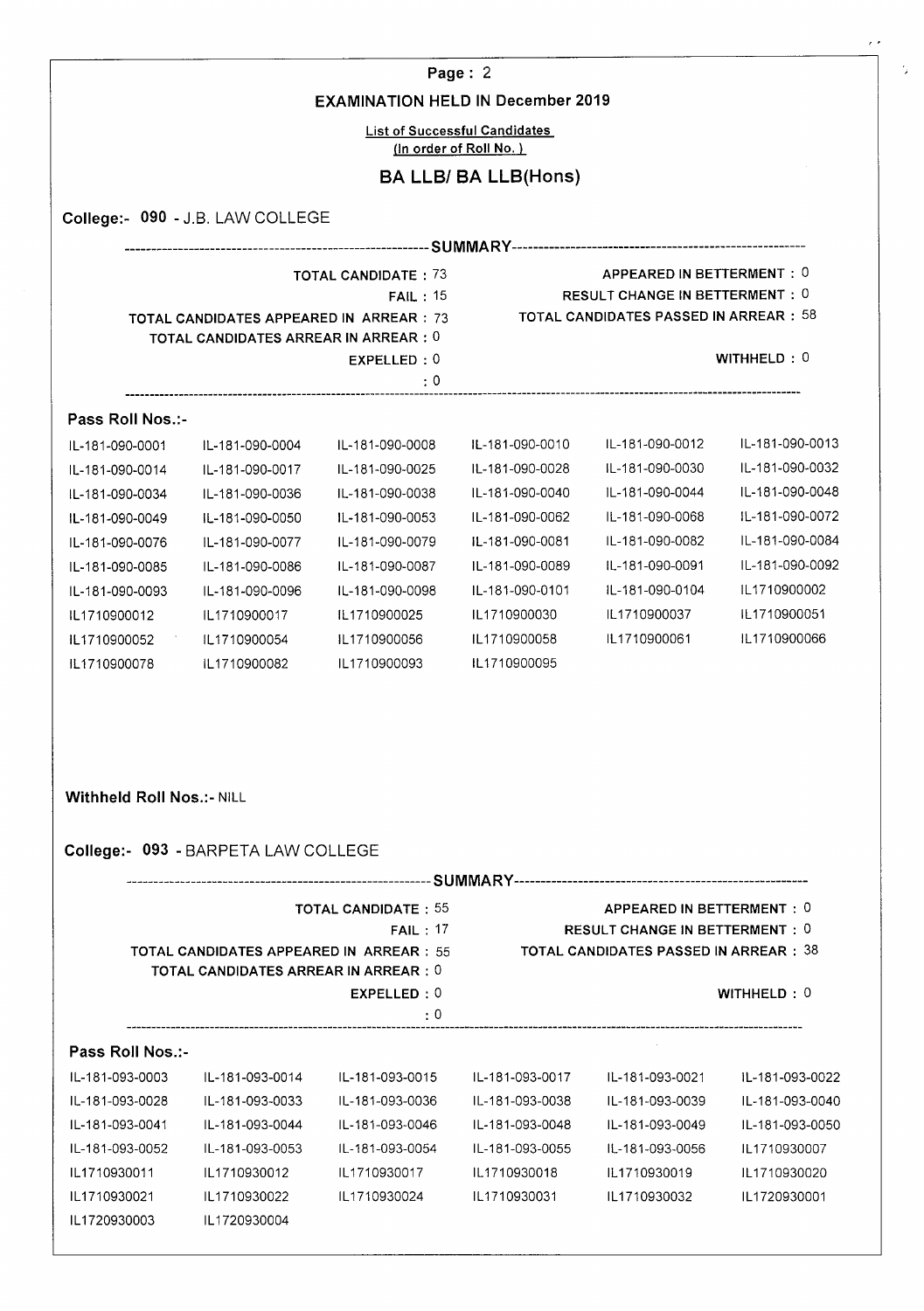|                                  |                                                                                         | <b>EXAMINATION HELD IN December 2019</b> | Page: $3$                            |                                                                                      |                 |
|----------------------------------|-----------------------------------------------------------------------------------------|------------------------------------------|--------------------------------------|--------------------------------------------------------------------------------------|-----------------|
|                                  |                                                                                         |                                          | <b>List of Successful Candidates</b> |                                                                                      |                 |
|                                  |                                                                                         |                                          | (In order of Roll No.)               |                                                                                      |                 |
|                                  |                                                                                         |                                          | <b>BA LLB/ BA LLB(Hons)</b>          |                                                                                      |                 |
|                                  |                                                                                         |                                          |                                      |                                                                                      |                 |
|                                  |                                                                                         |                                          |                                      |                                                                                      |                 |
|                                  |                                                                                         |                                          |                                      |                                                                                      |                 |
| Withheld Roll Nos.:- NILL        |                                                                                         |                                          |                                      |                                                                                      |                 |
|                                  | College:- 105 - DHUBRI LAW COLLEGE                                                      |                                          |                                      |                                                                                      |                 |
|                                  |                                                                                         |                                          |                                      |                                                                                      |                 |
|                                  |                                                                                         | <b>TOTAL CANDIDATE: 49</b><br>FAIL:9     |                                      | APPEARED IN BETTERMENT: 0<br><b>RESULT CHANGE IN BETTERMENT: 0</b>                   |                 |
|                                  | TOTAL CANDIDATES APPEARED IN ARREAR : 49<br>TOTAL CANDIDATES ARREAR IN ARREAR : 0       |                                          |                                      | <b>TOTAL CANDIDATES PASSED IN ARREAR : 40</b>                                        |                 |
|                                  |                                                                                         | EXPELLED: 0                              |                                      |                                                                                      | WITHHELD: 0     |
|                                  |                                                                                         | $\cdot$ 0                                |                                      |                                                                                      |                 |
| Pass Roll Nos.:-                 |                                                                                         |                                          |                                      |                                                                                      |                 |
| IL-181-105-0001                  | IL-181-105-0003                                                                         | IL-181-105-0004                          | IL-181-105-0005                      | IL-181-105-0007                                                                      | IL-181-105-0009 |
| IL-181-105-0010                  | IL-181-105-0015                                                                         | IL-181-105-0016                          | IL-181-105-0017                      | IL-181-105-0019                                                                      | IL-181-105-0021 |
| IL-181-105-0022                  | IL-181-105-0023                                                                         | IL-181-105-0025                          | IL-181-105-0026                      | IL-181-105-0027                                                                      | IL-181-105-0029 |
| IL-181-105-0030                  | IL-181-105-0031                                                                         | IL-181-105-0035                          | IL-181-105-0036                      | IL-181-105-0037                                                                      | IL-181-105-0042 |
| IL-181-105-0043                  | IL-181-105-0045                                                                         | IL-181-105-0046                          | IL-181-105-0047                      | IL-181-105-0049                                                                      | IL-181-105-0050 |
| IL-181-105-0053                  | IL-181-105-0055                                                                         | IL1711050012                             | IL1711050019                         | IL1711050030                                                                         | IL1711050037    |
| IL1711050040                     | IL1711050045                                                                            | IL1711050046                             | IL1711050057                         |                                                                                      |                 |
|                                  |                                                                                         |                                          |                                      |                                                                                      |                 |
|                                  |                                                                                         |                                          |                                      |                                                                                      |                 |
|                                  |                                                                                         |                                          |                                      |                                                                                      |                 |
| <b>Withheld Roll Nos.:- NILL</b> |                                                                                         |                                          |                                      |                                                                                      |                 |
|                                  | College:- 106 - TEZPUR LAW COLLEGE                                                      |                                          |                                      |                                                                                      |                 |
|                                  |                                                                                         |                                          |                                      |                                                                                      |                 |
|                                  |                                                                                         | <b>TOTAL CANDIDATE: 51</b>               |                                      | APPEARED IN BETTERMENT: 0                                                            |                 |
|                                  | TOTAL CANDIDATES APPEARED IN ARREAR : 51<br><b>TOTAL CANDIDATES ARREAR IN ARREAR: 0</b> | FAIL:8                                   |                                      | <b>RESULT CHANGE IN BETTERMENT: 0</b><br><b>TOTAL CANDIDATES PASSED IN ARREAR:43</b> |                 |
|                                  |                                                                                         | EXPELLED: 0                              |                                      |                                                                                      | WITHHELD: 0     |
|                                  |                                                                                         | : 0                                      |                                      |                                                                                      |                 |
| Pass Roll Nos.:-                 |                                                                                         |                                          |                                      |                                                                                      |                 |
|                                  |                                                                                         |                                          |                                      |                                                                                      |                 |
|                                  |                                                                                         |                                          |                                      |                                                                                      |                 |

k)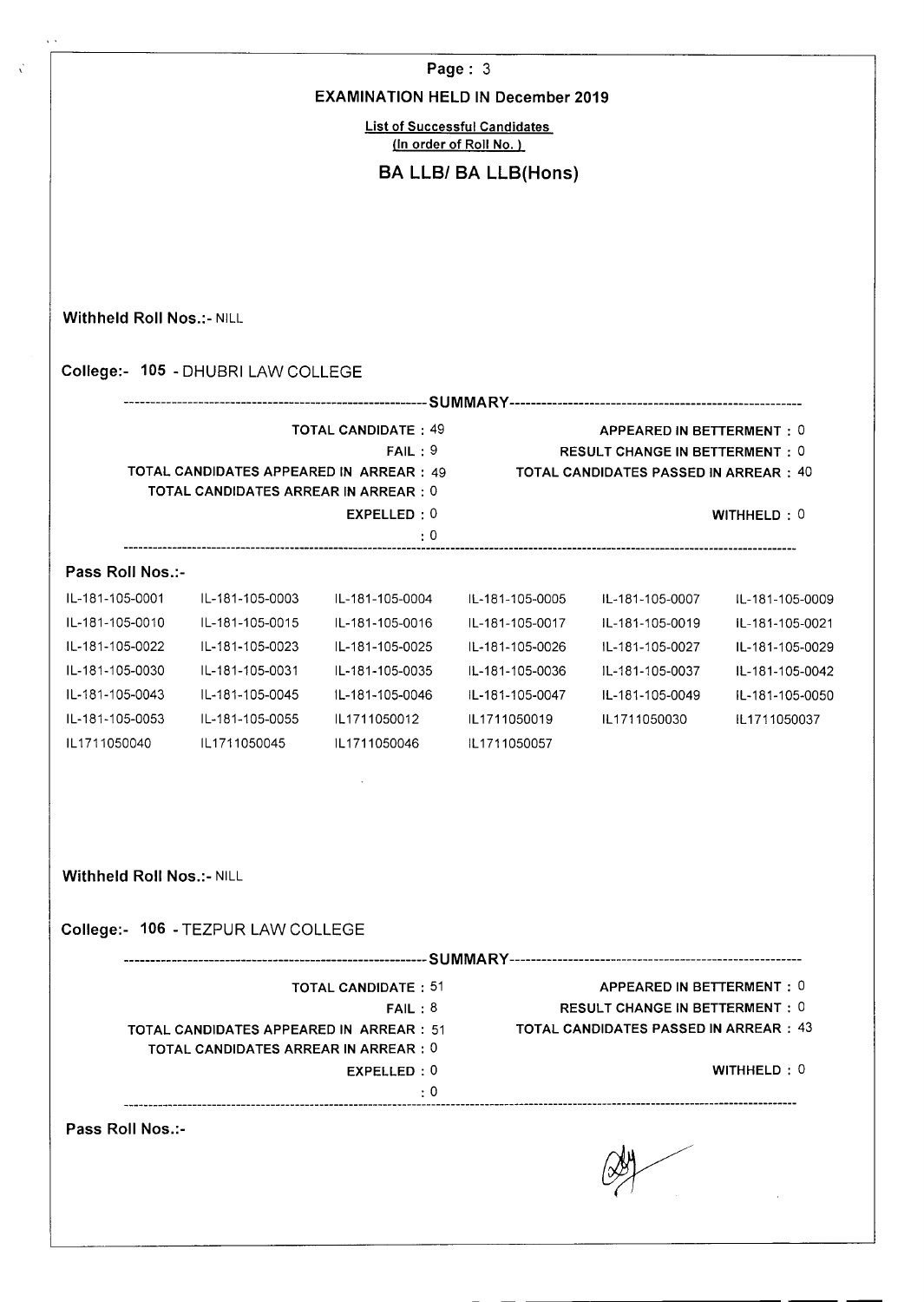## **Page:** 4 **EXAMINATION HELD IN December 2019**

#### List of Successful Candidates **(In order of Roll No.)**

## **BA LLB/ BA LLB(Hons)**

 $\mathcal{L}^{\mathcal{L}}$ 

ý.

| IL-181-106-0001 | IL-181-106-0002  | IL-181-106-0003 | IL-181-106-0004 | IL-181-106-0005 | IL-181-106-0007 |
|-----------------|------------------|-----------------|-----------------|-----------------|-----------------|
| IL-181-106-0008 | IL-181-106-0009  | IL-181-106-0010 | IL-181-106-0011 | IL-181-106-0013 | IL-181-106-0017 |
| IL-181-106-0019 | IL-181-106-0022  | IL-181-106-0024 | IL-181-106-0025 | IL-181-106-0027 | IL-181-106-0029 |
| IL-181-106-0030 | 11.-181-106-0031 | IL-181-106-0034 | IL-181-106-0035 | IL-181-106-0037 | IL-181-106-0038 |
| IL-181-106-0039 | IL-181-106-0040  | IL-181-106-0043 | IL-181-106-0045 | IL-181-106-0046 | IL-181-106-0050 |
| IL-181-106-0051 | 11.1711060004    | 11 1711060008   | IL1711060009    | 111711060012    | IL1711060013    |
| IL1711060014    | IL1711060016     | IL1711060019    | IL1711060022    | IL1711060027    | IL1711060028    |

#### **Withheld Roll Nos.:- NILL**

UL17 11060003

## **College:- 111** -N.E.F. LAW COLLEGE

|                  |                                                | <b>TOTAL CANDIDATE: 70</b><br>FAIL: 12 |                 | APPEARED IN BETTERMENT: 0<br><b>RESULT CHANGE IN BETTERMENT: 0</b> |                 |  |  |  |
|------------------|------------------------------------------------|----------------------------------------|-----------------|--------------------------------------------------------------------|-----------------|--|--|--|
|                  | <b>TOTAL CANDIDATES APPEARED IN ARREAR: 70</b> |                                        |                 | <b>TOTAL CANDIDATES PASSED IN ARREAR: 58</b>                       |                 |  |  |  |
|                  | <b>TOTAL CANDIDATES ARREAR IN ARREAR: 0</b>    |                                        |                 |                                                                    |                 |  |  |  |
|                  |                                                | EXPELLED: 0                            |                 |                                                                    | WITHHELD: $0$   |  |  |  |
|                  |                                                | : 0                                    |                 |                                                                    |                 |  |  |  |
| Pass Roll Nos.:- |                                                |                                        |                 |                                                                    |                 |  |  |  |
| IL-181-111-0001  | IL-181-111-0011                                | IL-181-111-0014                        | IL-181-111-0023 | IL-181-111-0026                                                    | IL-181-111-0041 |  |  |  |
| IL-181-111-0042  | IL-181-111-0046                                | IL-181-111-0049                        | IL-181-111-0053 | IL-181-111-0054                                                    | IL-181-111-0058 |  |  |  |
| IL-181-111-0060  | IL-181-111-0063                                | IL-181-111-0068                        | IL-181-111-0069 | IL-181-111-0071                                                    | IL-181-111-0072 |  |  |  |
| IL-181-111-0076  | IL-181-111-0077                                | IL-181-111-0079                        | IL-181-111-0080 | IL-181-111-0088                                                    | IL-181-111-0091 |  |  |  |
| IL-181-111-0092  | IL-181-111-0094                                | IL-181-111-0096                        | IL-181-111-0097 | IL-181-111-0099                                                    | IL-181-111-0118 |  |  |  |
| IL1711110001     | IL1711110004                                   | IL1711110006                           | IL1711110007    | IL1711110016                                                       | IL1711110017    |  |  |  |
| IL1711110018     | IL1711110023                                   | IL1711110026                           | IL1711110030    | IL1711110035                                                       | IL1711110038    |  |  |  |
| IL1711110039     | IL1711110040                                   | IL1711110046                           | IL1711110048    | IL1711110050                                                       | IL1711110053    |  |  |  |
| IL1711110054     | IL1711110067                                   | IL1711110081                           | IL1711110089    | IL1711110090                                                       | IL1711110092    |  |  |  |
|                  |                                                |                                        |                 |                                                                    |                 |  |  |  |

IL1711110093 IL1711110113 IL1711110114 IL1711110115

**Withheld Roll Nos.:- NILL**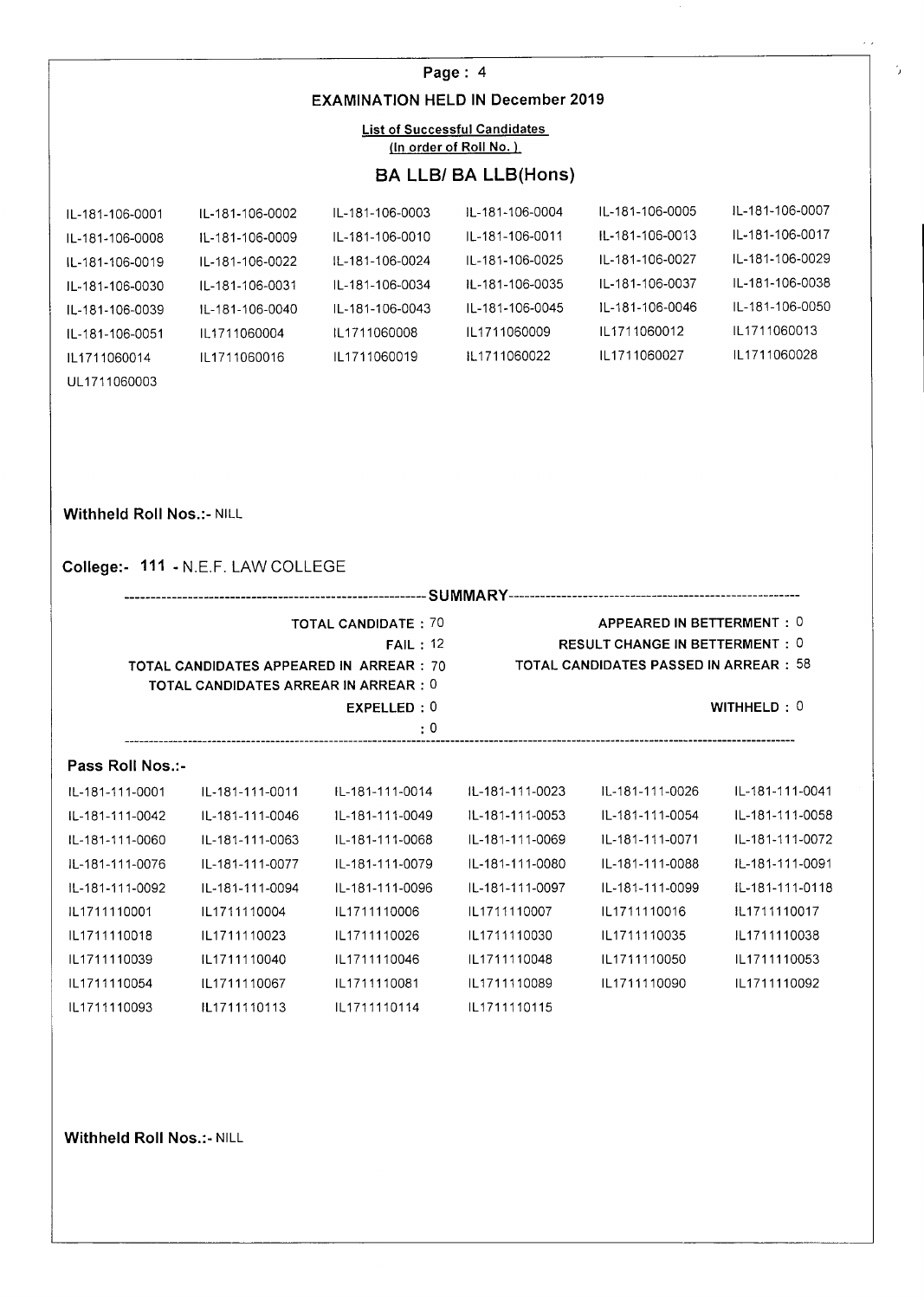|                                                                                                                                                               |                                                                                                 |                                                                 | Page: 5                                                        |                                             |                 |
|---------------------------------------------------------------------------------------------------------------------------------------------------------------|-------------------------------------------------------------------------------------------------|-----------------------------------------------------------------|----------------------------------------------------------------|---------------------------------------------|-----------------|
|                                                                                                                                                               |                                                                                                 | <b>EXAMINATION HELD IN December 2019</b>                        |                                                                |                                             |                 |
|                                                                                                                                                               |                                                                                                 |                                                                 | <b>List of Successful Candidates</b><br>(In order of Roll No.) |                                             |                 |
|                                                                                                                                                               |                                                                                                 |                                                                 | <b>BA LLB/ BA LLB(Hons)</b>                                    |                                             |                 |
|                                                                                                                                                               | College:- 186 - AJMAL LAW COLLEGE                                                               |                                                                 |                                                                |                                             |                 |
|                                                                                                                                                               |                                                                                                 |                                                                 |                                                                |                                             |                 |
|                                                                                                                                                               |                                                                                                 | <b>TOTAL CANDIDATE: 6</b>                                       |                                                                | <b>APPEARED IN BETTERMENT: 0</b>            |                 |
|                                                                                                                                                               |                                                                                                 | FAIL:2                                                          |                                                                | <b>RESULT CHANGE IN BETTERMENT: 0</b>       |                 |
|                                                                                                                                                               | TOTAL CANDIDATES APPEARED IN ARREAR : 6<br><b>TOTAL CANDIDATES ARREAR IN ARREAR: 0</b>          |                                                                 |                                                                | <b>TOTAL CANDIDATES PASSED IN ARREAR: 4</b> |                 |
|                                                                                                                                                               |                                                                                                 | EXPELLED: 0                                                     |                                                                |                                             | WITHHELD: 0     |
|                                                                                                                                                               |                                                                                                 | : 0                                                             |                                                                |                                             |                 |
| Pass Roll Nos.:-                                                                                                                                              |                                                                                                 |                                                                 |                                                                |                                             |                 |
|                                                                                                                                                               |                                                                                                 | IL-181-186-0002 IL-181-186-0006 IL-181-186-0007 IL-181-186-0008 |                                                                |                                             |                 |
|                                                                                                                                                               |                                                                                                 |                                                                 |                                                                |                                             |                 |
|                                                                                                                                                               |                                                                                                 |                                                                 |                                                                |                                             |                 |
|                                                                                                                                                               | College:- 288 - DISPUR LAW COLLEGE                                                              |                                                                 |                                                                |                                             |                 |
|                                                                                                                                                               |                                                                                                 | <b>TOTAL CANDIDATE: 43</b>                                      |                                                                | APPEARED IN BETTERMENT: 0                   |                 |
|                                                                                                                                                               |                                                                                                 |                                                                 | FAIL: 11                                                       | <b>RESULT CHANGE IN BETTERMENT: 0</b>       |                 |
|                                                                                                                                                               | <b>TOTAL CANDIDATES APPEARED IN ARREAR : 43</b><br><b>TOTAL CANDIDATES ARREAR IN ARREAR : 0</b> |                                                                 |                                                                | TOTAL CANDIDATES PASSED IN ARREAR : 32      |                 |
|                                                                                                                                                               |                                                                                                 | EXPELLED: 0                                                     |                                                                |                                             | WITHHELD: 0     |
|                                                                                                                                                               |                                                                                                 | $\cdot$ 0                                                       |                                                                |                                             |                 |
|                                                                                                                                                               |                                                                                                 |                                                                 |                                                                |                                             |                 |
|                                                                                                                                                               | IL-181-288-0005                                                                                 | IL-181-288-0012                                                 | IL-181-288-0013                                                | IL-181-288-0014                             | IL-181-288-0015 |
|                                                                                                                                                               | IL-181-288-0027                                                                                 | IL-181-288-0029                                                 | IL-181-288-0031                                                | IL-181-288-0033                             | IL-181-288-0035 |
|                                                                                                                                                               | IL-181-288-0040                                                                                 | IL-181-288-0041                                                 | IL-181-288-0042                                                | IL-181-288-0044                             | IL1712880001    |
|                                                                                                                                                               | IL1712880011                                                                                    | IL1712880018                                                    | IL1712880019                                                   | IL1712880020                                | IL1712880021    |
|                                                                                                                                                               | IL1712880027                                                                                    | IL1712880030                                                    | IL1712880034                                                   | IL1712880039                                | IL1712880043    |
| <b>Withheld Roll Nos.:- NILL</b><br>Pass Roll Nos.:-<br>IL-181-288-0003<br>IL-181-288-0018<br>IL-181-288-0038<br>IL1712880009<br>IL1712880022<br>IL1712880048 | IL1712880050                                                                                    |                                                                 |                                                                |                                             |                 |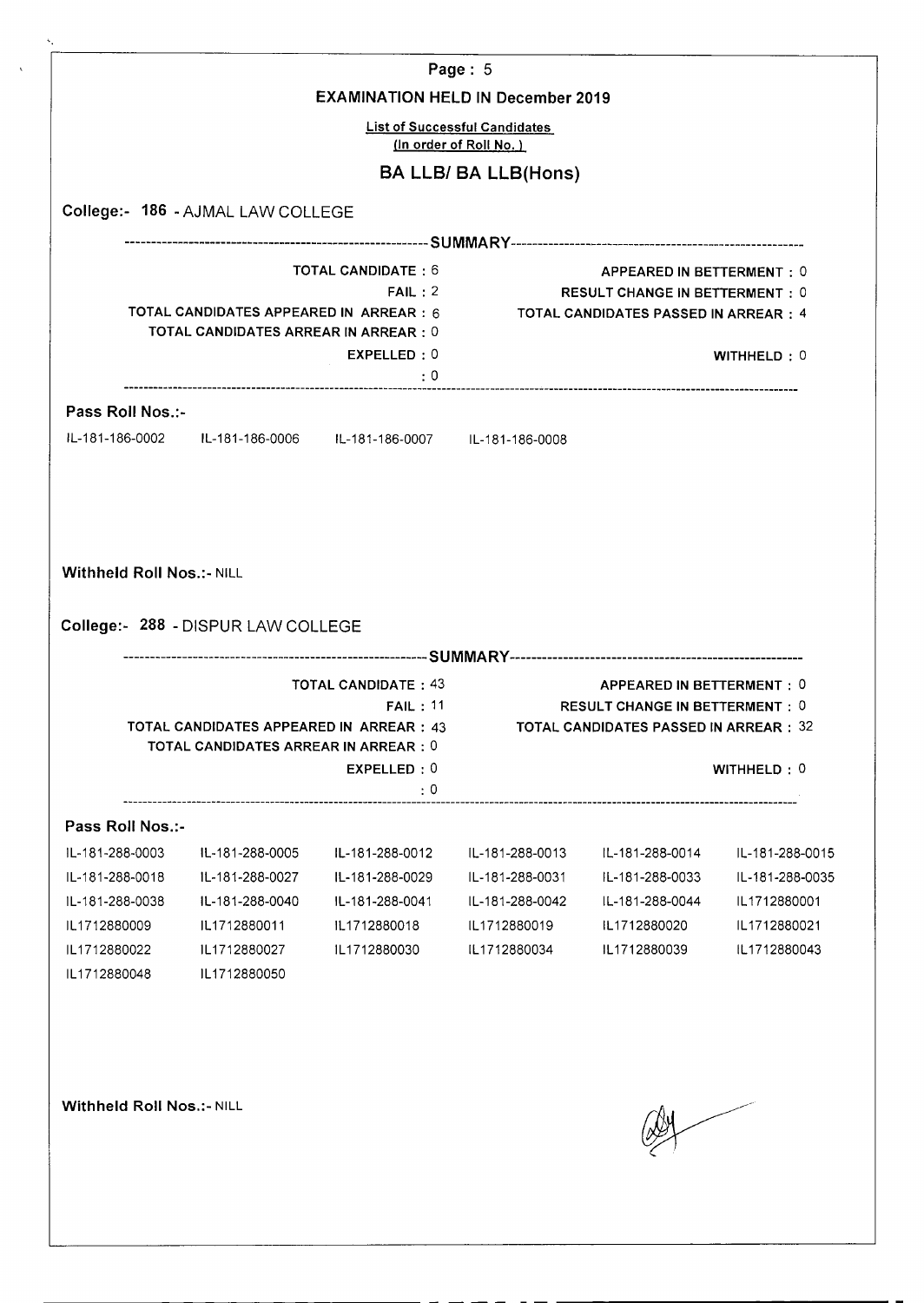|                                                                                                                               | <b>EXAMINATION HELD IN December 2019</b>                                                                                            |                                                                                                                         | List of Successful Candidates<br>(In order of Roll No.) |                                                                                                                     |                                                                    |
|-------------------------------------------------------------------------------------------------------------------------------|-------------------------------------------------------------------------------------------------------------------------------------|-------------------------------------------------------------------------------------------------------------------------|---------------------------------------------------------|---------------------------------------------------------------------------------------------------------------------|--------------------------------------------------------------------|
|                                                                                                                               |                                                                                                                                     |                                                                                                                         | <b>BA LLB/ BA LLB(Hons)</b>                             |                                                                                                                     |                                                                    |
|                                                                                                                               |                                                                                                                                     | College:- 289 - UNIVERSITY LAW COLLEGE, GAUHATI UNIVERSITY                                                              |                                                         |                                                                                                                     |                                                                    |
|                                                                                                                               |                                                                                                                                     |                                                                                                                         |                                                         |                                                                                                                     |                                                                    |
|                                                                                                                               | TOTAL CANDIDATES ARREAR IN ARREAR : 0                                                                                               | <b>TOTAL CANDIDATE: 23</b><br>FAIL:7<br>TOTAL CANDIDATES APPEARED IN ARREAR : 23 TOTAL CANDIDATES PASSED IN ARREAR : 16 |                                                         | APPEARED IN BETTERMENT: 0<br>RESULT CHANGE IN BETTERMENT: 0                                                         | WITHHELD: 0                                                        |
|                                                                                                                               |                                                                                                                                     | EXPELLED: 0<br>$\cdot$ 0                                                                                                |                                                         |                                                                                                                     |                                                                    |
| Pass Roll Nos.:-                                                                                                              |                                                                                                                                     |                                                                                                                         |                                                         |                                                                                                                     |                                                                    |
|                                                                                                                               |                                                                                                                                     | IL-181-289-0002 IL-181-289-0003 IL-181-289-0009 IL-181-289-0013 IL-181-289-0018 IL-181-289-0032                         |                                                         |                                                                                                                     |                                                                    |
|                                                                                                                               |                                                                                                                                     | IL-181-289-0038 IL-181-289-0042 IL-181-289-0043 IL-181-289-0045 IL-181-289-0046 IL-181-289-0048                         |                                                         |                                                                                                                     |                                                                    |
|                                                                                                                               |                                                                                                                                     |                                                                                                                         |                                                         |                                                                                                                     |                                                                    |
|                                                                                                                               |                                                                                                                                     |                                                                                                                         |                                                         |                                                                                                                     |                                                                    |
|                                                                                                                               | College:- 290 - B.R.M. GOVT. LAW COLLEGE<br>TOTAL CANDIDATES APPEARED IN ARREAR : 36<br><b>TOTAL CANDIDATES ARREAR IN ARREAR: 0</b> | <b>TOTAL CANDIDATE: 36</b><br>FAIL:8<br>EXPELLED: 0                                                                     |                                                         | APPEARED IN BETTERMENT: 0<br><b>RESULT CHANGE IN BETTERMENT: 0</b><br><b>TOTAL CANDIDATES PASSED IN ARREAR : 28</b> | WITHHELD: 0                                                        |
|                                                                                                                               |                                                                                                                                     | $\cdot$ 0                                                                                                               |                                                         |                                                                                                                     |                                                                    |
|                                                                                                                               |                                                                                                                                     |                                                                                                                         |                                                         |                                                                                                                     |                                                                    |
|                                                                                                                               | IL-181-290-0013                                                                                                                     | IL-181-290-0014                                                                                                         | IL-181-290-0015                                         | IL-181-290-0016                                                                                                     |                                                                    |
|                                                                                                                               | IL-181-290-0028                                                                                                                     | IL-181-290-0029                                                                                                         | IL-181-290-0033                                         | IL-181-290-0034                                                                                                     |                                                                    |
| IL1712900011                                                                                                                  | IL-181-290-0041<br>IL1712900015                                                                                                     | IL-181-290-0047<br>IL1712900018                                                                                         | IL-181-290-0048<br>IL1712900019                         | IL1712900007<br>IL1712900021                                                                                        | IL-181-290-0018<br>IL-181-290-0036<br>IL1712900008<br>IL1712900025 |
| <b>Withheld Roll Nos.:- NILL</b><br>Pass Roll Nos.:-<br>IL-181-290-0010<br>IL-181-290-0021<br>IL-181-290-0039<br>IL1712900026 | IL1712900027                                                                                                                        | IL1712900033                                                                                                            | IL1712900043                                            |                                                                                                                     |                                                                    |